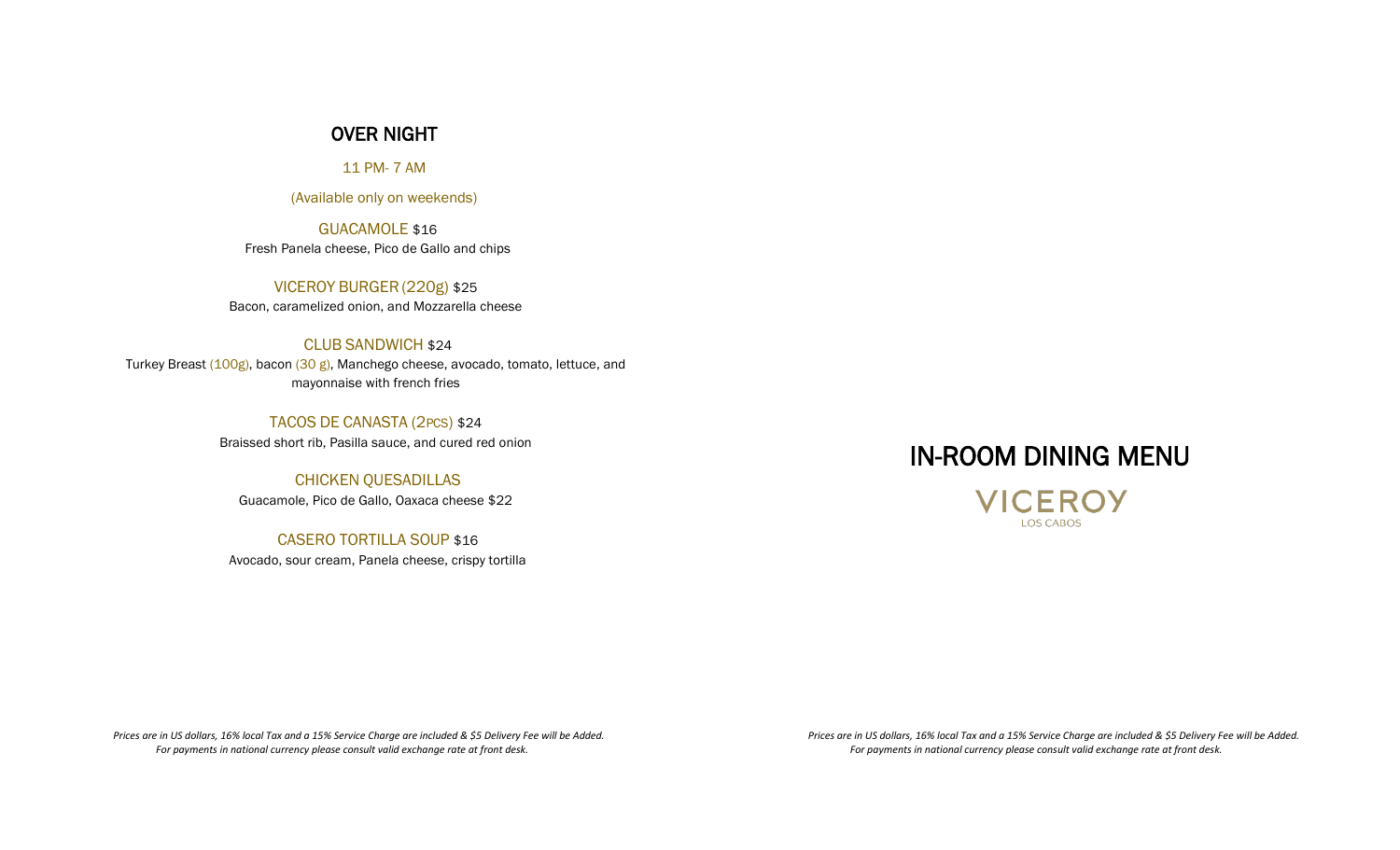### BREAKFAST

7 AM - 11 AM

BEVERAGES 220 ML \$9

FRESH SQUEEZED JUICE ORANGE, GRAPEFRUIT, AND CARROT GREEN SUNSHINE SMOOTHIE

### HOT SPECIALTIES SELECTIONS 220 ML OTHER DRINKS

BLEND SELECTION OF VERACRUZ AND CHIAPAS ORGANIC COFFEE \$7 Caffeinated or Decaffeinated CASERO HOT CHOCOLATE \$10 100% Mayan Cocoa ESPRESSO 75 ML \$7 OR DOUBLE ESPRESSO 150 ML \$9

FRESH COCONUT WATER \$9 CARAJILLO \$16 MIMOSA \$28 HOUSE BLOODY MARY \$16

ARTE + LATTE  $_{220 M}$ LATTE, CAPPUCCINO, ICED COFFEE \$12

### ARTISAN WHOLE LEAF TEA BY TESIS 220 ML \$8

FOREST RED FRUITS / MASALA CHAI

CHAMOMILE / GREEN TEA (CITRUS SENCHA)

#### ENGLISH BREAKFAST (BLACK TEA)

Non- Dairy Milk, Almond, Soy, Coconut, Rice Available

 *Prices are in US dollars, 16% local Tax and a 15% Service Charge are included & \$5 Delivery Fee will be Added. For payments in national currency please consult valid exchange rate at front desk.* 

# WINE BY THE GLASS 150ml

#### CHAMPAGNE & SPARKLING

Champagne Veuve Cliquot Brut, France \$33 Prosecco, Italy \$24 Dom Pérignon \$99

#### WHITE WINE

Chardonnay Casa Madero, Mexico \$13 Sauvignon Blanc Roganto, Mexico \$16. Blend De Cote Inedito, Mexico \$20

#### RED WINE

Blend Monte Xanic Calixa, Mexico \$20 Blend Roganto Piccolo, Mexico \$22 Cabernet Sauvignon Anxelin, Mexico \$25

#### ROSE WINE

Casa Madero V Rosé, Coahuila, Mexico \$20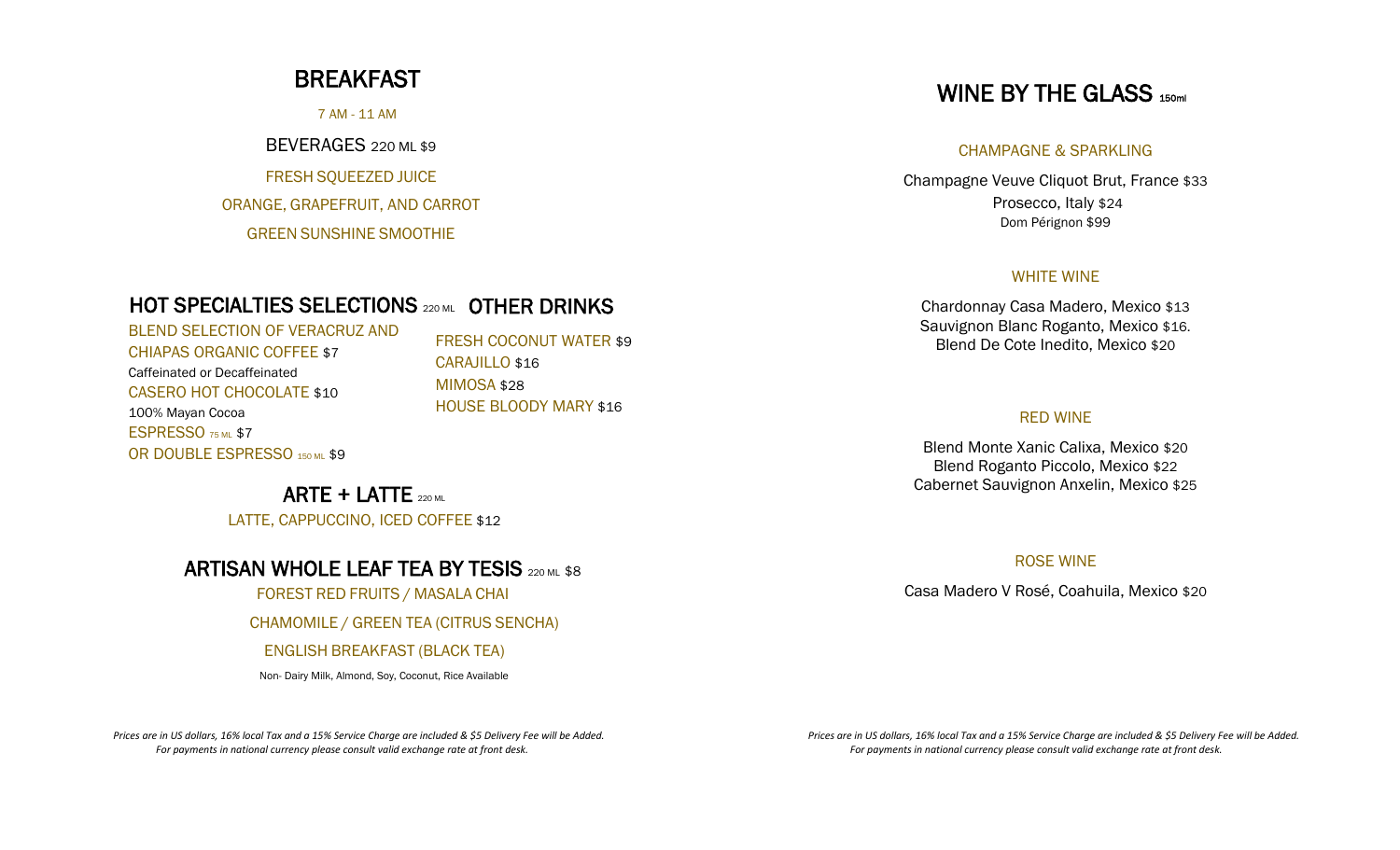### **BEVERAGES**

#### IMPORTED & LOCAL BEER 355 ml

Corona \$7 Pacifico \$7

#### MEXICAN ARTISIAN BEER 355 ml

Colimita, Lager \$10 Costera, Blonde Ale \$10 Baja Brewing, Escorpión Negro, Dark Ale \$10 Baja Brewing, Peyote, Pale Ale \$10

### SPIRITS 60 ml

Don Julio Blanco \$16 Casa Amigos Plata \$17 Clase Azul Reposado \$50 JW Black Label \$18 Jack Daniels \$14 Glenfiddich 12 years \$17 Michters Rye \$27 Zacapa 23 yrs \$25 Havana 7 yrs \$17 Titos \$18 Grey Goose \$17 Crystal Head \$28

## **BAKERY**

7 AM – 11 AM

HOMEMADE TOAST BREAD (2 pcs) \$6

White or Gluten free, Whole Grains & Seeds, or Farm Butter Miraflores Organic Honey

PASTRIES (2pcs) \$7 Croissant, chocolatin, cinnamon roll, mexican concha

### HARVEST & FRUIT

SEASONAL FRUIT PLATE \$14

Honey and lemon segments

LOCAL PAPAYA \$14

Cottage cheese and ginger honey

GREEK YOGURT, BERRIES & GRANOLA PARFAIT \$14

OATMEAL \$14

Granny Smith apple and berries

ACAÍ BOWL \$16

Banana, berries, kiwi, coconut, almond and chia pudding

CEREALS FAVORITES \$9

(glass of milk 220ml)

 *Prices are in US dollars, 16% local Tax and a 15% Service Charge are included & \$5 Delivery Fee will be Added. For payments in national currency please consult valid exchange rate at front desk.*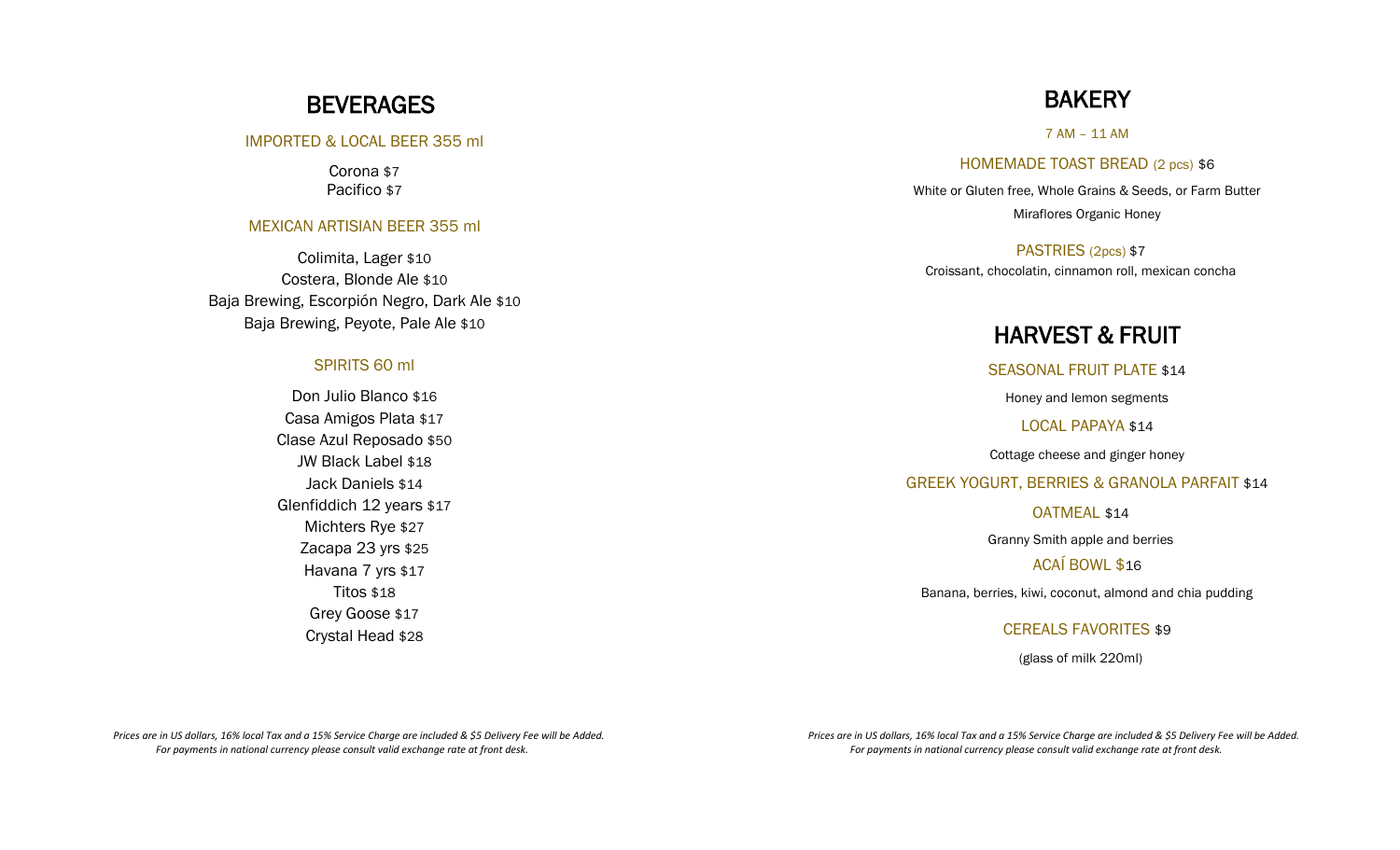# PANCAKES & BAGELS

7 AM – 11 AM

FLUFFY JAPANESE PANCAKES (2 pcs) \$17

Yuzu Curd, Maple Syrup, Cacao Powder BAGEL WITH GRAV LAX SALMON (140 g) \$23 Cream cheese, capers, tomato and mix greens CASERO FRENCH TOAST (3 pcs) \$17 Spiced Sugar, Mascarpone Mousse, berries compote HOME MADE BUTTER MILK PANCAKES (3 pcs) \$16

# STREET TACOS

ASADA TACOS (2 pcs) \$22 Cheese crust tortilla and criolla sauce

SHRIMP TEMPURA (2pcs) \$22 Chipotle Mayo, mixed cabbage, avocado

PAN SEARED CATCH OF THE DAY (2pcs) \$20 Tamarind glazed, jicama, mint, cilantro CARNITAS (2PCS) \$24 Pork shoulder, confit, pineapple

### **DESSERTS**

12 PM – 11 PM

CHURROS \$13 Our Churros are Gluten Free, Caramel Sauce, vanilla sauce

COFFEE CRAQUELIN \$14 Coffee Ganache & Sauce, Burnt Milk Ice Cream, Chocolate Mousse

> PINK GUAVA MOUSSE \$12 Vanilla Cream, Guava Gel, Guanabana Sorbet

GOAT CHEESECAKE WITH MEZCAL \$14 Citrus Compote, Grilled Peaches and Orange Gel

### ASSORTED ICE CREAMS AND SORBETS \$9

Chocolate, coconut, lime, mango, mix berries, Passion fruit, strawberry, and vanilla

 *Prices are in US dollars, 16% local Tax and a 15% Service Charge are included & \$5 Delivery Fee will be Added. For payments in national currency please consult valid exchange rate at front desk.*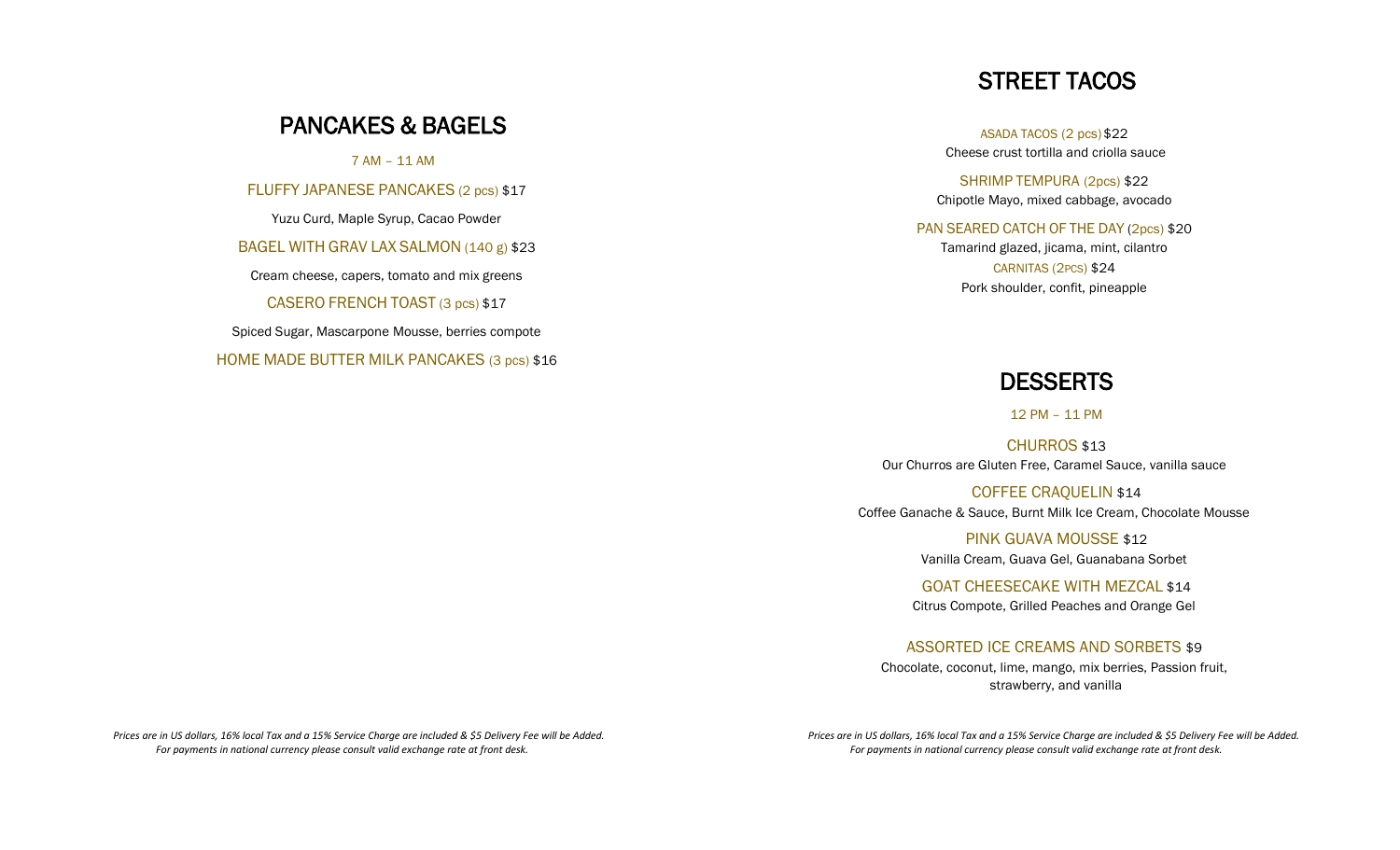## CASERO'S

12 PM – 11 PM

CATCH OF THE DAY (220g) \$32 Organic vegetables with butter, tempura cauliflower, radish.

> FISH & CHIPS (220g) \$24 Jalapeño Tartar Sauce and Lemon wedges

NEW YORK STEAK (350g) \$56 Corn esquites with Bone Marrow, roasted veggies, Red Chilmole

CARBONARA BUCATINI (220g) \$22

Cream, bacon, egg, parsley, Parmesan cheese

CLUB SANDWICH \$24 Turkey Breast (100g), Bacon (30 g), Manchego cheese, avocado, tomato, lettuce, and mayonnaise with french fries

> COCHINITA PIBIL SANDWICH (180g) \$26 Refried beans, cured red onion and Habanero sauce

VICEROY BURGER(220g) \$25 Bacon, caramelized onion, and mozzarella cheese

# THE EGGS

7 AM – 11 AM

With choice of white or wheat toast, egg whites available

ANY STYLE EGGS (2 eggs) \$24 Scrambled, fried, or poached served with roasted potatoes and Cherry tomatoes

OMELETTE (3 eggs) \$25

(choice of three ingredients)

Spinach, Bell pepper, tomato, red onion, mushroom, Jalapeño, Mozzarella cheese, applewood bacon, chorizo, goat cheese

### CONTINENTAL \$23

Seasonal fruit, bread, juice. Choice of Coffee or Tea

### BENEDICT \$22

Poached eggs (2 pcs), Canadian bacon (40 g), toasted English muffin, hollandaise sauce

SIDES \$7

Applewood Smoked Bacon (30 g), chicken sausage (90 g), turkey breast (40 g),

breakfast sausage (90 g)

### CASEROSPICYSAUCES

Arbol Chile | Green Tomatillo Sauce

 *Prices are in US dollars, 16% local Tax and a 15% Service Charge are included & \$5 Delivery Fee will be Added. For payments in national currency please consult valid exchange rate at front desk.*